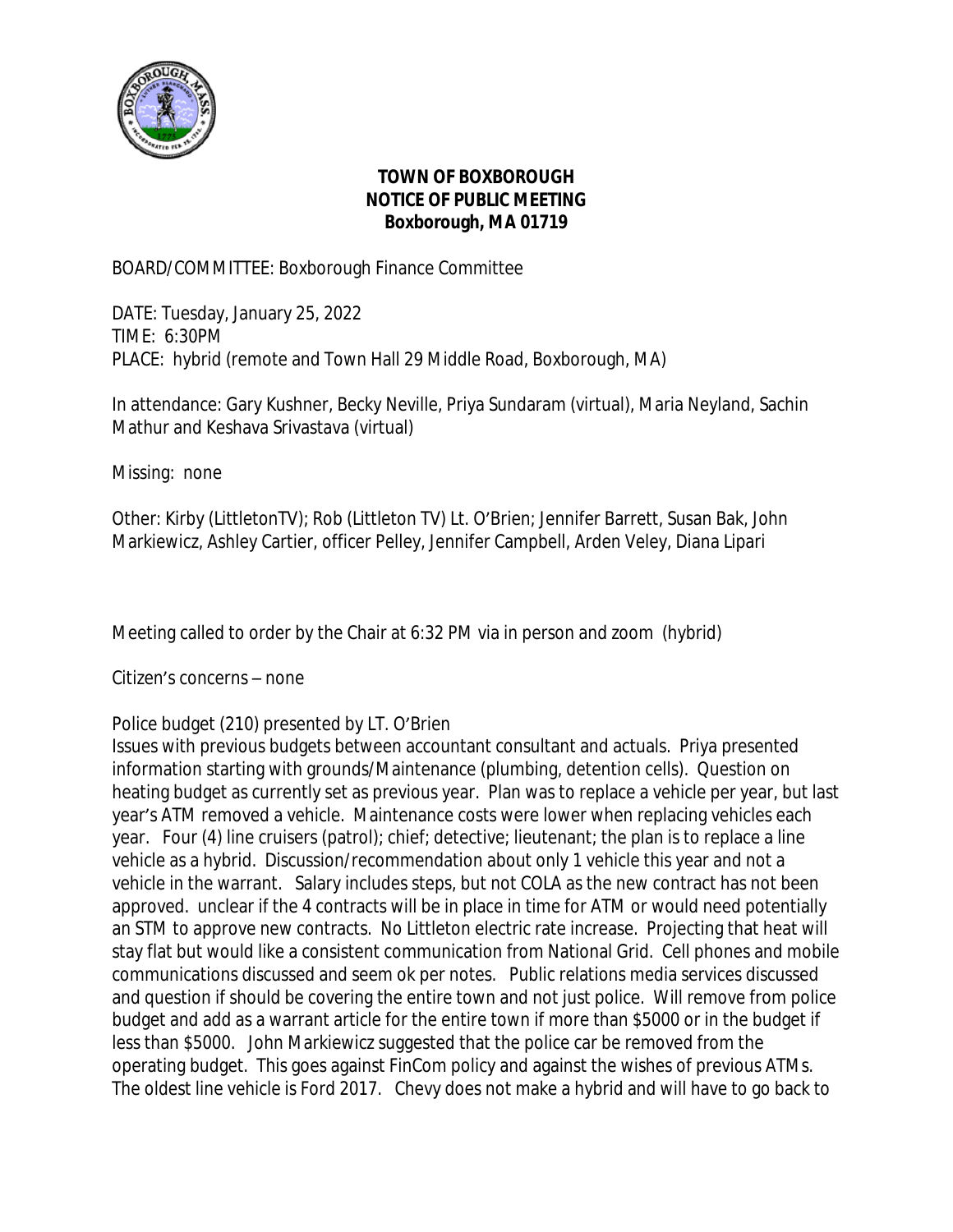

Ford. Electric line cars are starting to roll out in cities including NYC with Ford Mustangs. Boxborough switched from cars to SUV. Switched to Chevy due to Ford issues with Safety. Unclear if the Police additional materials (light bars, cages, etc) can be transferred from the 2017 Ford. The FinCom asked the Town Accountant to include a column for FinCom approved budget along with the ATM approved budget. 911 grant received along with Littleton electric and Middlesex Bank. FinCom will ask the TA to bring the list of grants. Acton has 28 vehicles and has a 2-year replacement.

Removed 2150

Salary Maria moved and Gary seconded salary of \$1,389,481

Sachin-aye, Maria-aye, Gary-aye, Priya-aye, Keshava-aye, Neville-aye Approved 6-0

Maria moved and Gary seconded \$210,805 **Other** Sachin-aye, Maria-aye, Gary-aye, Priya-aye, Keshava-aye, Neville-aye Approved 6-0

Dispatch (215)

Changes for per diem rates and overtime for police working dispatch Steps only for salary as contract not set for COLA Dues and membership is up \$4,500 to use tango tango radio interface to allow department issue cell phone to work as two-way. Originally provided via Covid funds in FY20. Used as backup and not every day. determine if fire department also uses this feature. In the condo areas and the office buildings north on central street we do not have radio access. FY22 for software records was not correct and should be \$23,783.

Gary moved salary of \$393,949 and Maria seconded Sachin-aye, Maria-aye, Gary-aye, Priya-aye, Keshava-aye, Neville-aye Approved 6-0

Gary moved \$64,457 and Maria Seconded Sachin-nay, Maria-aye Priya-aye, Keshava-aye, Neville-aye, Gary-aye Approved 5-1

Animal control (292) ACO salary is showing flat, but expected an increase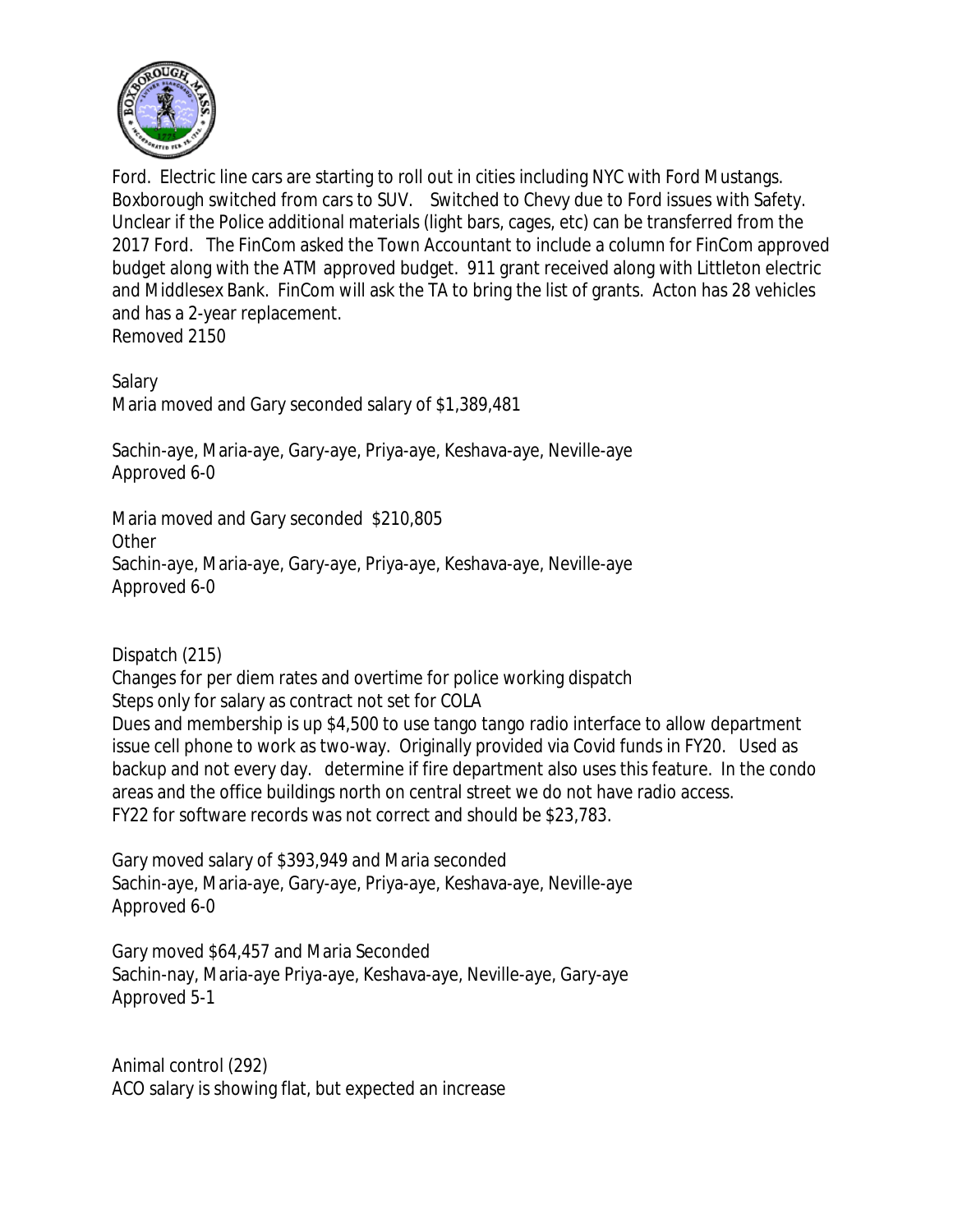

Step 11, grade 4 in FY22 and moving to step 5 in FY23 \$26.60 per hour at 2088 hours using 52.25 weeks \$18,5061 (\$54,184 total) and split between Littleton and Stow for salary only Expenses are split at end of year and transferred back to Boxborough free cash IMA issue is not correct and being worked by TA

Gary moved \$18,061 and Priya seconded Sachin-aye, Maria-aye, Gary-aye, Priya-aye, Keshava-aye, Neville-aye Approved 6-0

Gary moved \$5,495 and Priya seconded Sachin-aye, Maria-aye, Gary-aye, Priya-aye, Keshava-aye, Neville-aye Approved 6-0

Library (610) Was \$181,530 for FY22 then \$189,288

Gary revoted \$276,462 salary and Maria Seconded as the summation did not work correctly Sachin-aye, Maria-aye, Gary-aye, Priya-aye, Keshava-aye, Neville-aye Approved 6-0

Spent \$29,016 in FY21 for grounds and maintenance and includes extra cleaning and filters; decrease to \$27,500 Electricity was in FY21 \$16,670 Without the 19% the other is \$80,750 then \$84,000

Gary moved Total other is \$164,750 and Sachin seconded Sachin-aye, Maria-aye, Gary-aye, Priya-aye, Keshava-aye, Neville-aye Approved 6-0

Steele farm (670) Arden Veley presented Gary moved \$2000 and Maria seconded, Sachin-aye, Maria-aye, Gary-aye, Priya-aye, Keshava-aye, Neville-aye Approved 6-0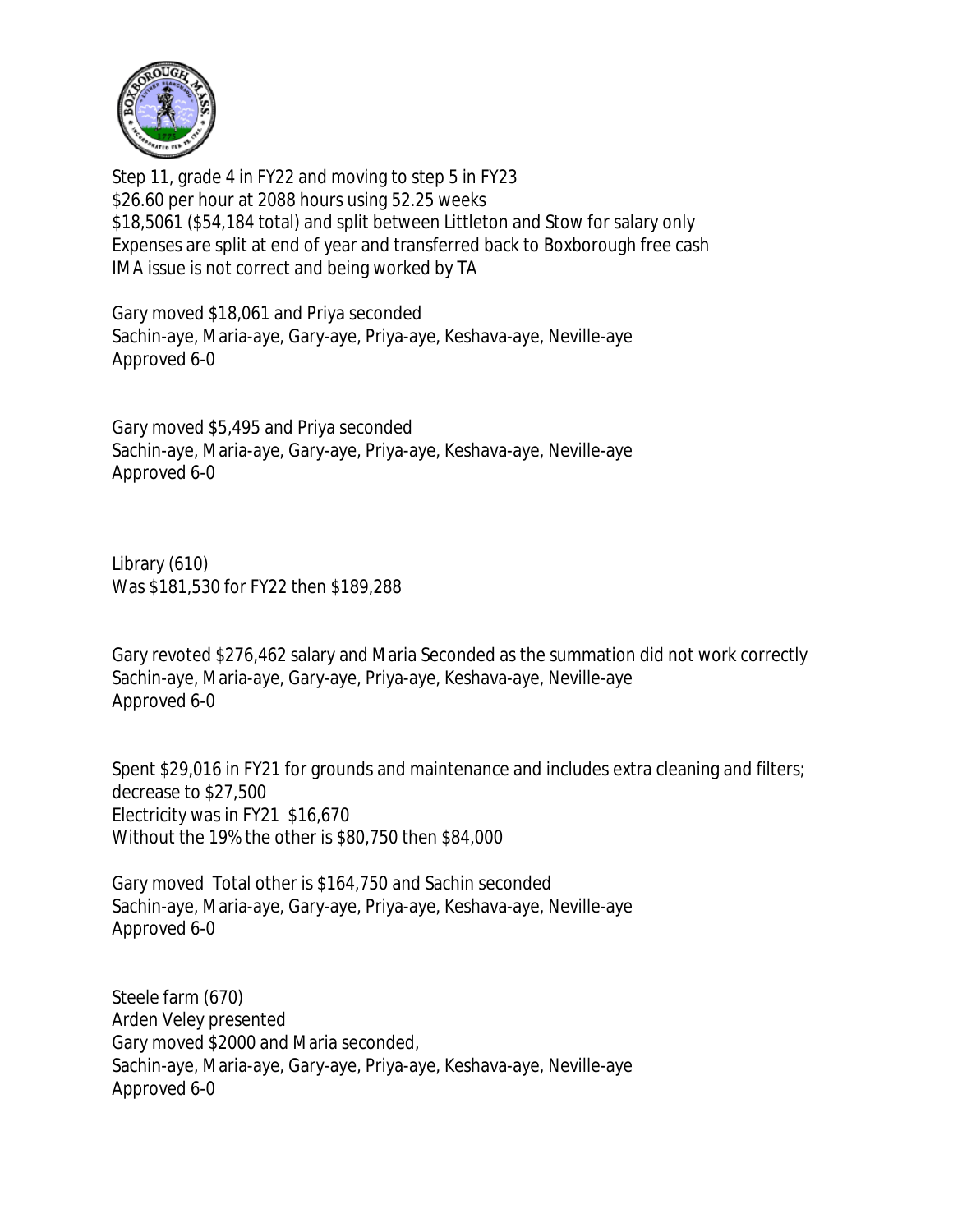

Minutes for January 18 as amended Maria and Priya Repeated line removed Sachin-aye, Maria-aye, Gary-aye, Priya-aye, Keshava-aye, Neville-aye Approved 6-0

Warrant was closed by SB

Moderator budget (114) updated for \$100 salary as John Fallon is retiring Maria moved salary or \$100 and Sachin seconded Sachin-aye, Maria-aye, Gary-aye, Priya-aye, Keshava-aye, Neville-aye Approved 6-0

Maria total other \$80 and Sachin seconded Sachin-aye, Maria-aye, Gary-aye, Priya-aye, Keshava-aye, Neville-aye Approved 6-0

Constable (119) Maria moved other and Sachin seconded for \$160 3 elections Sachin-aye, Maria-aye, Gary-aye, Priya-aye, Keshava-aye, Neville-abstain Approved 5-0-1

Finance committee (131) Dues are up 4% to \$200 In person conference flat

Gary moved \$385 and Sachin seconded Sachin-aye, Maria-aye, Gary-aye, Priya-aye, Keshava-aye, Neville-aye Approved 6-0

reserve fund (132) discussion on \$150,000 guideline is 1% of budget, but school is ~50% of budget Maria moved \$150,000 other and Sachin seconded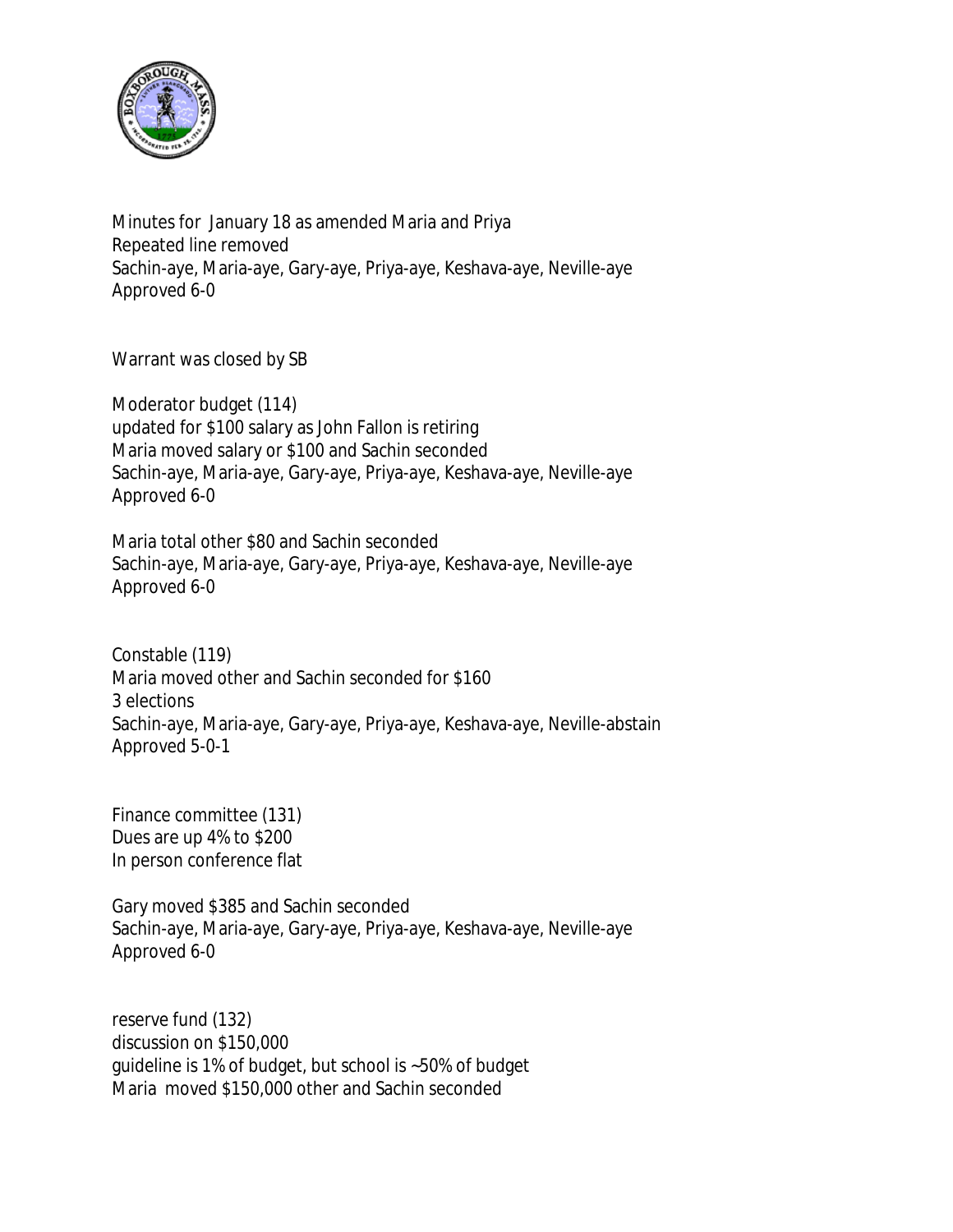

Sachin-aye, Maria-aye, Gary-aye, Priya-aye, Keshava-aye, Neville-aye Approved 6-0

ZBA 176 Gary moved \$1304 salary and maria seconded Sachin-aye, Maria-aye, Gary-aye, Priya-aye, Keshava-aye, Neville-aye Approved 6-0

Gary moved \$635 other and Maria seconded Sachin-aye, Maria-aye, Gary-aye, Priya-aye, Keshava-aye, Neville-aye Approved 6-0

Agricultural comm (179) Other of \$200 Gary moved \$200 other Sachin-aye, Maria-abstain, Keshava-aye, Priya-aye, Neville- abstain, Gary -aye 4-0-2

Brief Discussion on fire dept salary for OT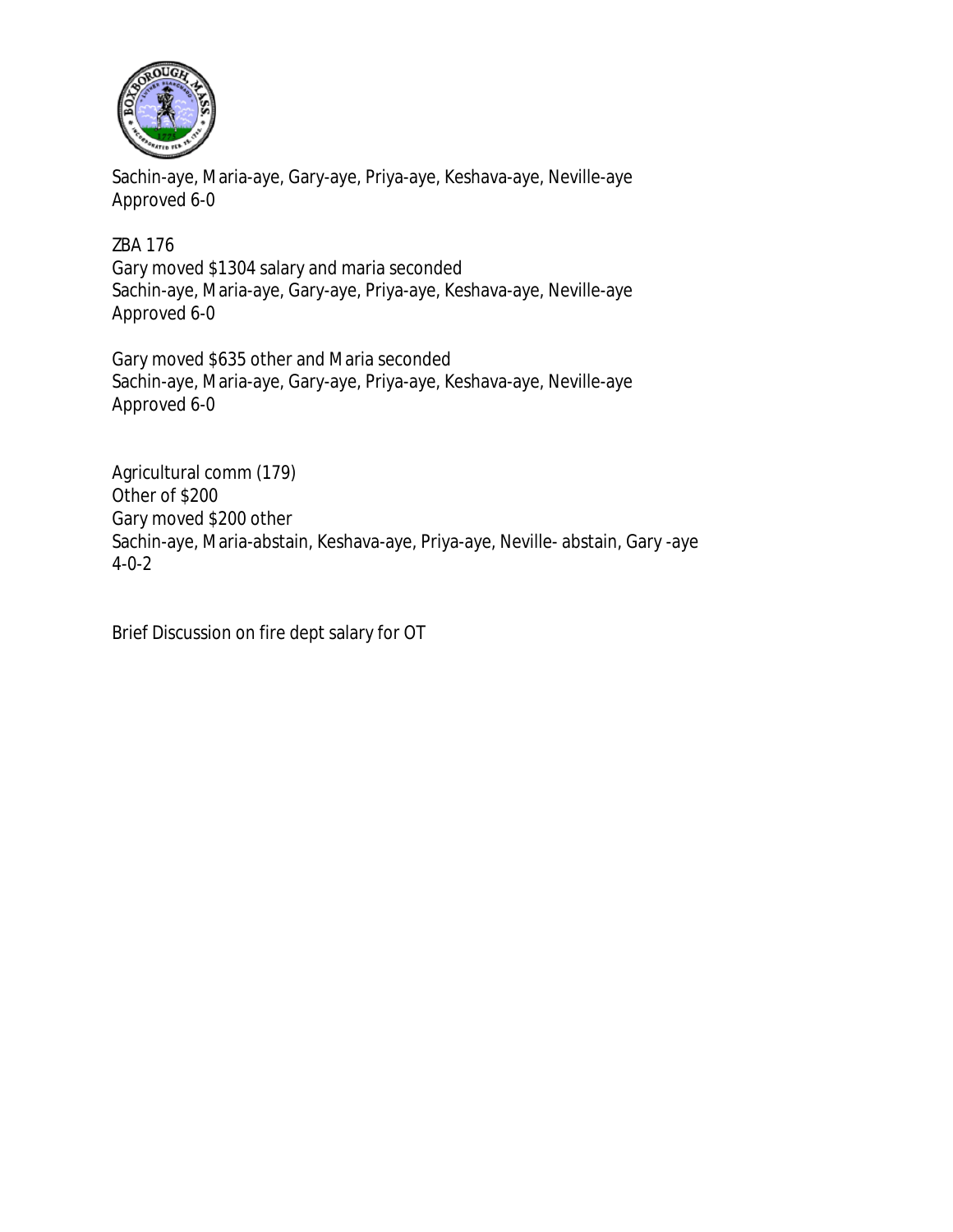

New treasurer: Cynthia Petrillo [cpetrillo@boxborough-ma.gov](mailto:cpetrillo@boxborough-ma.gov)

## **[Liaison updates](mailto:cpetrillo@boxborough-ma.gov)**

[SB](mailto:cpetrillo@boxborough-ma.gov) [–](mailto:cpetrillo@boxborough-ma.gov) [warrant closed for STM; ARPA discussed](mailto:cpetrillo@boxborough-ma.gov) [including](mailto:cpetrillo@boxborough-ma.gov) [distribution process. staffing plan](mailto:cpetrillo@boxborough-ma.gov)  [reviewed. Discussion](mailto:cpetrillo@boxborough-ma.gov) [on why taxes are increasing.](mailto:cpetrillo@boxborough-ma.gov)

 $EDC EDC -$ 

[Planning board](mailto:cpetrillo@boxborough-ma.gov) [–](mailto:cpetrillo@boxborough-ma.gov) [Vibalogics and solar bylaw and Sargent rd.](mailto:cpetrillo@boxborough-ma.gov)

[BLF](mailto:cpetrillo@boxborough-ma.gov) [–](mailto:cpetrillo@boxborough-ma.gov) [no update](mailto:cpetrillo@boxborough-ma.gov)

[BBC](mailto:cpetrillo@boxborough-ma.gov) [–](mailto:cpetrillo@boxborough-ma.gov) [no update](mailto:cpetrillo@boxborough-ma.gov)

[Personnel board](mailto:cpetrillo@boxborough-ma.gov) [–](mailto:cpetrillo@boxborough-ma.gov)

[RecCom](mailto:cpetrillo@boxborough-ma.gov) [–](mailto:cpetrillo@boxborough-ma.gov)

[Library](mailto:cpetrillo@boxborough-ma.gov) [–](mailto:cpetrillo@boxborough-ma.gov) [seeking](mailto:cpetrillo@boxborough-ma.gov) [rep for 3 meetings in future role in Town; first meeting is Wednesday Feb](mailto:cpetrillo@boxborough-ma.gov)

[Housing](mailto:cpetrillo@boxborough-ma.gov) [–](mailto:cpetrillo@boxborough-ma.gov)

[AB regional building committee](mailto:cpetrillo@boxborough-ma.gov) [–](mailto:cpetrillo@boxborough-ma.gov)

[Regional school meeting](mailto:cpetrillo@boxborough-ma.gov) [–](mailto:cpetrillo@boxborough-ma.gov) [Gary talked about the budget. Meeting is January 27 for second](mailto:cpetrillo@boxborough-ma.gov)  [reading of budget.](mailto:cpetrillo@boxborough-ma.gov) 

 $CPC CPC -$ 

[CoA](mailto:cpetrillo@boxborough-ma.gov)[–](mailto:cpetrillo@boxborough-ma.gov) [Maria indicated that the COA expressed interest in potential additional](mailto:cpetrillo@boxborough-ma.gov) [staff and increase](mailto:cpetrillo@boxborough-ma.gov)  [in taxes.](mailto:cpetrillo@boxborough-ma.gov) 

[Water resources](mailto:cpetrillo@boxborough-ma.gov)[–](mailto:cpetrillo@boxborough-ma.gov)

[Sustainability](mailto:cpetrillo@boxborough-ma.gov)[–](mailto:cpetrillo@boxborough-ma.gov)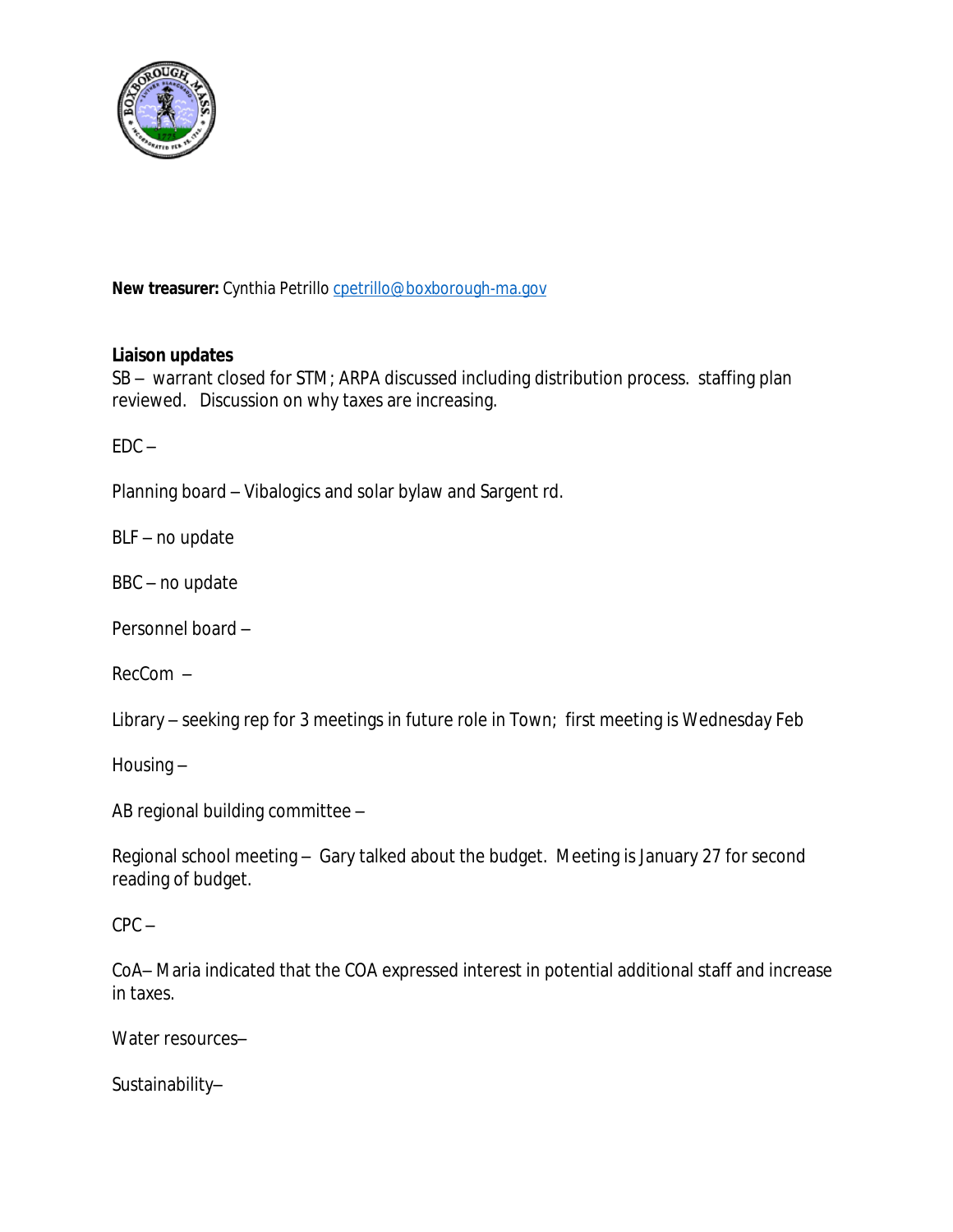

ConsCom – 20 acres on liberty road, but in chapter and Town has first right. Planning board discussed.

Correspondence –

Maria moved to adjourn and Sachin seconded,

Sachin-aye, Maria-aye, Gary-aye, Priya-aye, Keshava-aye, Neville-aye Approved 6-0 Meeting adjourned at 9:31PM

Exhibits used: Minutes for January 25, 2022 Budget for FY2023

Next meetings:

February 1 February 8 February February March March March March

RFT tracker

| Item                   | description | Amount   | Start at  | comments |
|------------------------|-------------|----------|-----------|----------|
|                        |             |          | \$150,000 |          |
| <b>HVAC at museum</b>  |             | \$6,700  | \$143,300 |          |
| Acc't Consultant &     |             | \$39,820 | \$103,480 |          |
| Training               |             |          |           |          |
| T/C consulting         |             | \$5,000  | \$98,480  |          |
| Hager well             | Nov 30 2021 | \$26000  | \$72,480  |          |
| Treasurer / consultant | Dec 7 2021  | \$10,500 | \$61,980  |          |
| Hager maintenance      | Dec 7 2021  | \$3,500  | \$58,480  |          |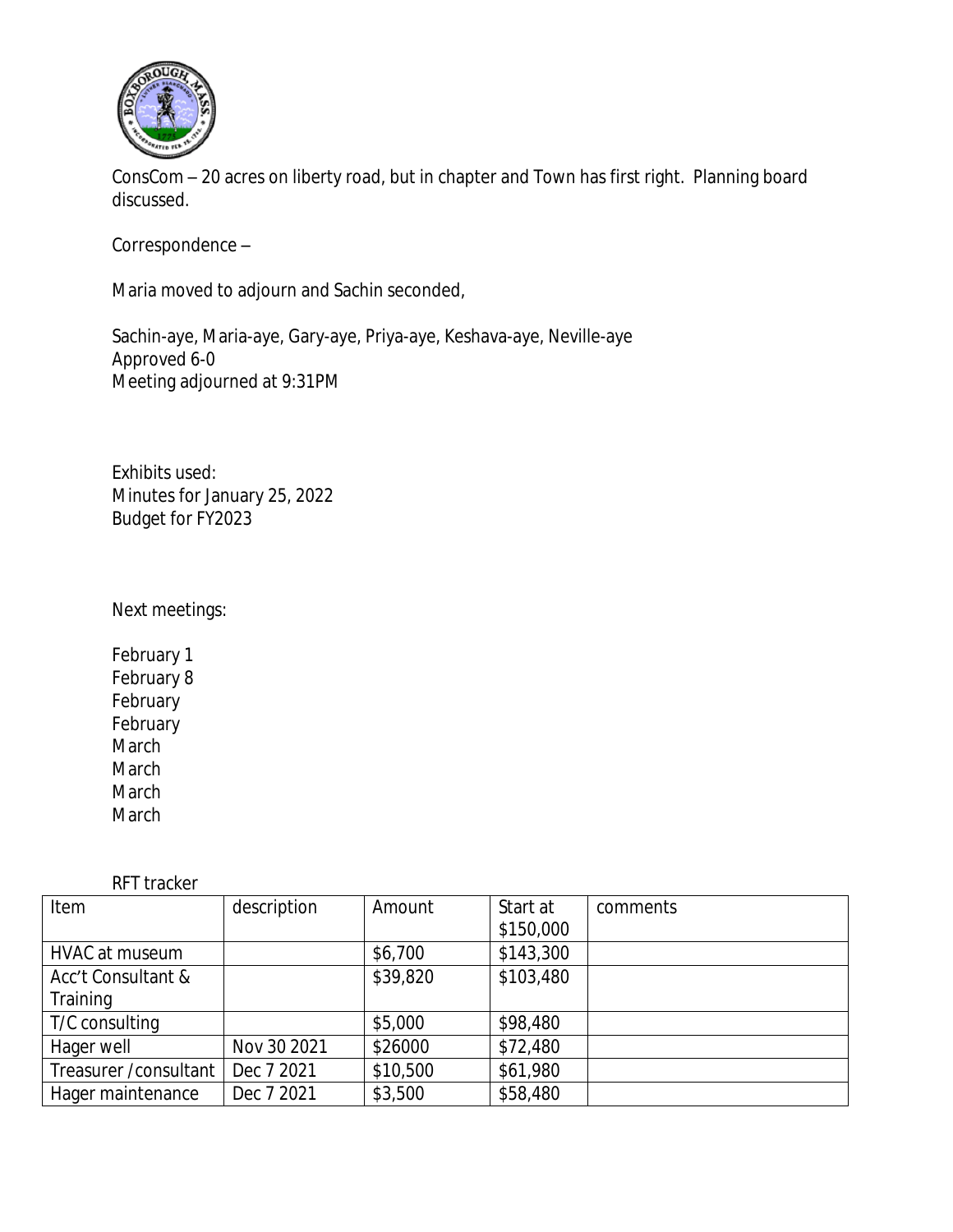

| Tax collector | 11 ว∩วว<br>Jan | \$15,200 | \$42,280 |  |
|---------------|----------------|----------|----------|--|
| consulting    |                |          |          |  |
|               |                |          |          |  |

## **Budget tracker**

| <b>Budget</b><br># | Salary/other | Title                      | Voted \$                 | vote        | date    |
|--------------------|--------------|----------------------------|--------------------------|-------------|---------|
| 114                | Salary       | Moderator                  | \$100                    | $6 - 0$     | 1/25/22 |
| 114                | Other        |                            | \$80                     | $6 - 0$     | 1/25/22 |
| 119                | Other        | Town constable             | \$160                    | $5 - 0 - 1$ | 1/25/22 |
| 122                | Salary       | Select Board               | \$                       |             |         |
| 122                | Other        |                            | \$                       |             |         |
| 123                | Salary       | Town Administrator         | $\overline{\mathcal{L}}$ |             |         |
| 123                | Other        |                            | \$                       |             |         |
| 131                | Other        | <b>Finance Committee</b>   | \$385                    | $6 - 0$     | 1/25/22 |
| 135                | Salary       | <b>Town Accountant</b>     | \$                       |             |         |
| 135                | Other        |                            | \$                       |             |         |
| 141                | Salary       | <b>Town Assessor</b>       | \$                       |             |         |
| 141                | Other        |                            | $\overline{\$}$          |             |         |
| 145                | Salary       | <b>Treasurer Collector</b> | \$                       |             |         |
| 145                | Other        |                            | \$                       |             |         |
| 151                | Salary       | Legal                      | \$                       |             |         |
| 151                | Other        |                            | $\overline{\$}$          |             |         |
| 152                | Salary       | Personnel Board            | \$                       |             |         |
| 152                | Other        |                            | \$                       |             |         |
| 156                | Salary       | Technology                 | \$                       |             |         |
| 156                | Other        |                            | \$                       |             |         |
| 161                | Salary       | <b>Town Clerk</b>          | $\overline{\$}$          |             |         |
| 161                | Other        |                            | \$                       |             |         |
| 162                | Salary       | Elections and              | \$                       |             |         |
|                    |              | registration               |                          |             |         |
| 162                | Other        |                            | \$                       |             |         |
| 171                | Other        | Conservation Comm          | \$1600                   | $6 - 0$     | 1/18/22 |
| 174                | Salary       | <b>Town Planner</b>        | \$                       |             |         |
| 174                | Other        |                            | \$                       |             |         |
| 175                | Salary       | Planning Board             | $\overline{\$}$          |             |         |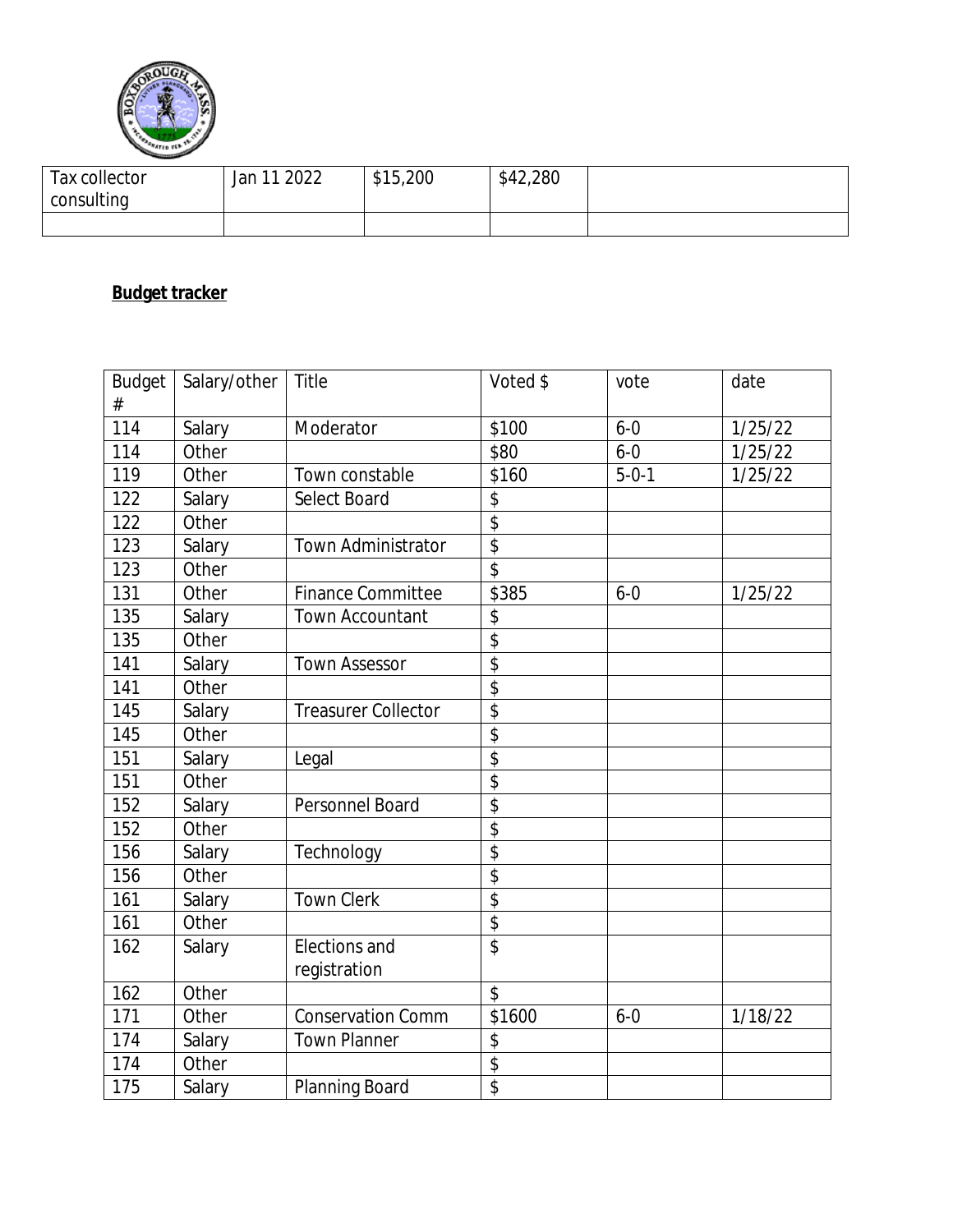

| 175 | Other  |                           | \$                       |         |         |
|-----|--------|---------------------------|--------------------------|---------|---------|
| 176 | Salary | ZBA                       | \$1,304                  | $6 - 0$ | 1/25/22 |
| 176 | Other  |                           | \$635                    | $6 - 0$ | 1/25/22 |
| 179 | Other  | AG Comm                   | \$200                    | $6 - 0$ | 1/25/22 |
| 182 | Salary | Economic Develop.         | \$                       |         |         |
| 182 | Other  |                           | $\overline{\$}$          |         |         |
| 192 | Salary | <b>Town Hall</b>          | \$                       |         |         |
| 192 | Other  |                           | \$                       |         |         |
| 196 | Salary | Facilities                | \$                       |         |         |
| 196 | Other  |                           | \$                       |         |         |
| 199 | Salary | Sustainability Com.       | \$                       |         |         |
| 199 | Other  |                           | \$                       |         |         |
| 210 | Salary | Police                    | \$1,389,481              | $6 - 0$ | 1/25/22 |
| 210 | Other  |                           | \$210,805                | $6 - 0$ | 1/25/22 |
| 215 | Salary | Dispatch                  | \$393,949                | $6 - 0$ | 1/25/22 |
| 215 | Other  |                           | \$64,457                 | $5 - 1$ | 1/25/22 |
| 220 | Salary | Fire                      | \$1,158,176              | $6 - 0$ | 1/18/22 |
| 220 | Other  |                           | \$148,990                | $6 - 0$ | 1/18/22 |
| 241 | Salary | <b>Building inspector</b> | \$                       |         |         |
| 241 | Other  |                           | $\overline{\mathcal{S}}$ |         |         |
| 292 | Salary | <b>ACO</b>                | \$18,061                 | $6 - 0$ | 1/25/22 |
| 292 | Other  |                           | \$5,495                  | $6 - 0$ | 1/25/22 |
| 299 | Salary | <b>Field Driver</b>       | \$                       |         |         |
| 299 | Other  |                           | \$                       |         |         |
| 300 | Salary | School committee          | $\overline{\$}$          |         |         |
| 300 | Other  |                           | \$                       |         |         |
| 310 | Other  | Minuteman                 | \$                       |         |         |
| 311 | Other  | Assabet                   | \$                       |         |         |
| 312 | Other  | Nashoba                   | \$                       |         |         |
| 320 | Other  | ABRSD                     | $\overline{\$}$          |         |         |
| 422 | Salary | <b>DPW</b>                | \$626,621                | $6 - 0$ | 1/11/22 |
| 422 | Other  |                           | \$130,496                | $6 - 0$ | 1/11/22 |
| 423 | Salary | Snow & Ice                | \$66,880                 | $6 - 0$ | 1/11/22 |
| 423 | Other  |                           | \$139,710                | $6 - 0$ | 1/11/22 |
| 424 | Other  | <b>Street Lighting</b>    | \$3,000                  | $6 - 0$ | 1/11/22 |
| 425 | Other  | Hager Well                | \$61,280                 | $6 - 0$ | 1/11/22 |
| 429 | Other  | Fuel                      | \$110,105                | $6 - 0$ | 1/11/22 |
| 431 | other  | Hazardous Waste           | \$10,000                 | $6 - 0$ | 1/11/22 |
| 433 | Other  | Transfer station          | \$132,900                | $6 - 0$ | 1/11/22 |
| 491 | Salary | Cemetery                  | \$                       |         |         |